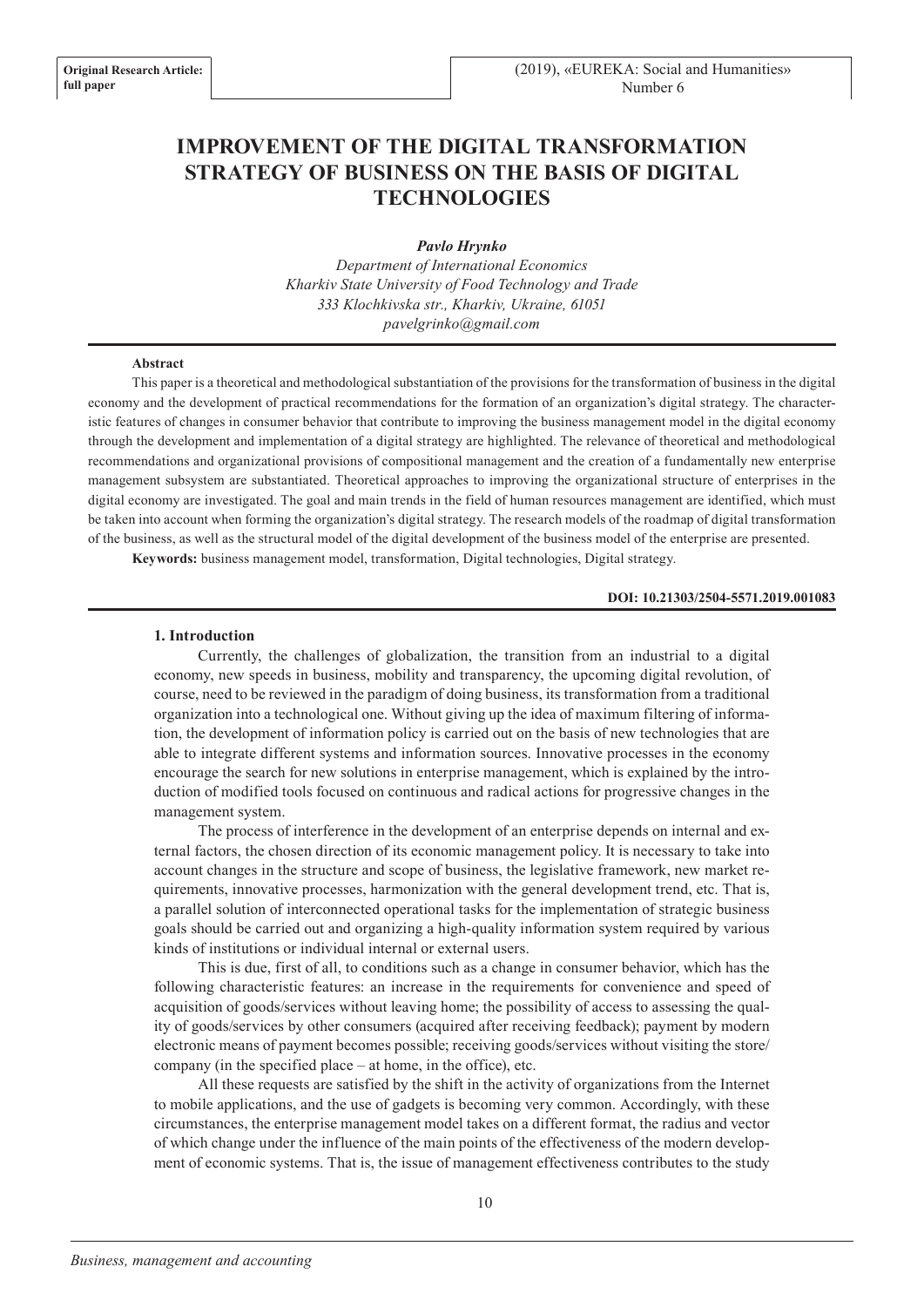of the dialectic of information relations regarding the formation and dissemination of leadership when making alternatives to managerial decisions.

The issue of improving the business management model remains controversial in the scientific community, since scientists mainly deal with the problem of ensuring the long-term competitive success of enterprises, which depends on managerial decisions, projects and development scenarios. In addition, issues of improving mechanisms, tools, and means of managing entrepreneurial structures are considered [1]. The scientific community is studying issues related to the phenomenon of the "digital economy" [2, 3], offers recommendations for deepening critical thinking and promoting the integration of sustainable development into the enterprise model with the expansion of the core competencies caused by the emergence of the digital economy in the national [4, 5] , and in foreign literature [6, 7]. The emergence of a new type of consumer and a change in the priorities of employees led to a change in the nature of labor and the relationship between the employer and the employee [8, 9], which determines the relevance of the development of the agility philosophy – flexibility and adaptability, the ability to quickly determine internal and external changes and respond to them in a timely manner, expanding opportunities and providing economic growth [10, 11]. However, with the unconditional value of scientific research of the domestic and foreign community of scientists, the need remains to develop theoretical and methodological recommendations and organizational provisions for compositional management and create a fundamentally new enterprise management subsystem developed through the development and implementation of Digital strategies. It is necessary to determine the real mechanisms and tools for improving the enterprise model based on its personnel, assets and technologies, clarify the definition and highlight the main elements of the organization's Digital strategy, develop a practical algorithm for constructing the Organization's Digital strategy.

The aim of the article is the theoretical and methodological substantiation of the provisions on business transformation in the digital economy and the development of practical recommendations for the formation of an organization's digital strategy.

## **2. Materials and methods**

The theoretical basis is based on observations, groupings, analytical work during the identification of problems and trends in the formation of the organization's Digital strategy, generalization of the results and development of recommendations for building a roadmap for digital business transformation, the organization's structural business model in the country. The theoretical basis of the study is the methodological and general scientific principles of conducting integrated research.

### **3. Results**

### **3. 1. Development of a roadmap for digital business transformation**

In the modern economy, competition is increasingly becoming a competition not of resources, but of strategies, and investments by companies are increasingly directed towards creating key competencies and ensuring their dynamic abilities. Digital transformations, innovative potential, the ability to formulate more effective strategies and constantly develop a company, updating its structure and key business processes in response to environmental challenges, are playing an increasingly important role. The desire to win the competition puts forward new requirements for managers who should set ambitious but achievable goals, shape the vision of the future of the company and make it the property of all employees, stimulate the search and find new non-trivial solutions in transforming the enterprise's activities on a digital platform.

Business can choose any direction of development, guided by mission activities and available tools to influence processes. However, it is the digital transformation that is marked by the greatest potential, since it is a new prototype of the reconstruction of society and the economy, which is implemented by implementing a flexible modular complex of models and tools that are fully accessible for adaptation in traditional business models. The digital approach is a new business philosophy, it implies the presence and continuous development of feedback between business entities about the development of the economy, the engine of which is innovative technologies [12].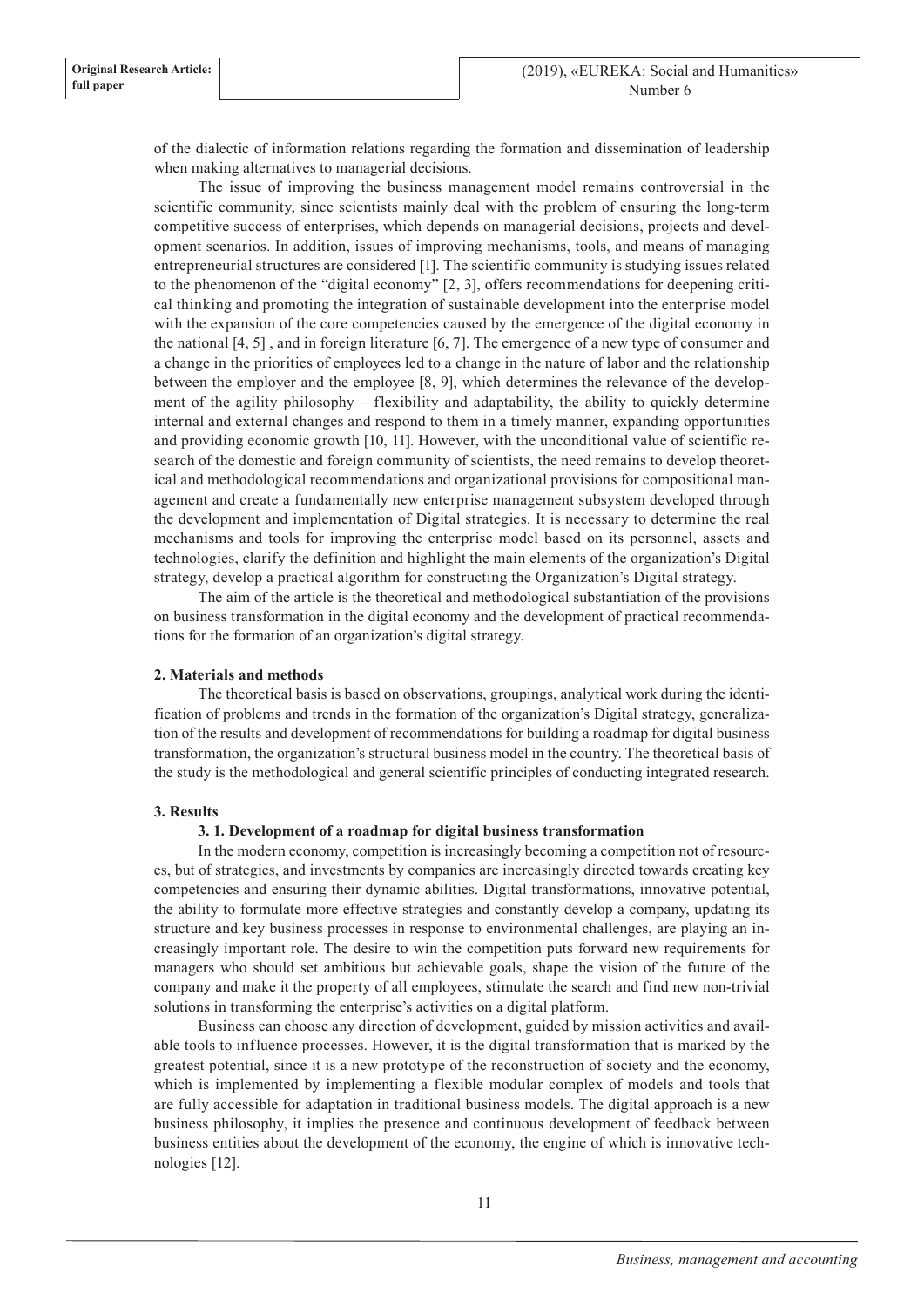Paradoxically, digitalization does not consist in the total implementation of technologies, but in the profound transformation of business strategy. This is a complete update of the current business model, and therefore, a rethinking of the mission of the activity, processes, tools and tools. Digitalization is "saturation of the physical world with electronic digital devices, tools, systems and the establishment of electronic communication exchange between them. The goal of digitalization of Ukraine is the digital transformation of existing and the creation of new sectors of the economy, the transformation of all spheres of life of Ukraine into new, more efficient and modern" [13].

Digitalization is designed to update the way business structures function, change the approach to competitive relations, and adapt the business to market trends and factors. Digital transformation can't be a point in terms of change – it must be a full-fledged strategy that encompasses the entire organizational structure of the business. Achieving the goal of digital transformation is possible provided that a "roadmap" is developed, in which the main objectives, potential, opportunities, limitations and benefits of changes should be spelled out, which will allow for modernization at the right scale, pace, taking into account available resources (**Fig. 1**).



**Fig. 1.** Roadmap for digital business transformation

Thus, the digitalization strategy is based on three basic parameters: focus on personnel; partnership building; study of new technologies.

The staff is a key asset of the company, which can't be replaced by a virtual resource. The staff is endowed with professional competencies, which are the most important element of a transformational project for any scale and expected result. Digital transformation should be based on cross-functional teams, which are distinguished by an emphasis on achieving a common goal without individualizing functional responsibilities, and thanks to teamwork, self-regulation and the horizontal nature of leadership influence with the desire for the constant development of professional competencies and the acquisition of digital skills. Roles are necessarily distributed in such teams: initiator (prompting the development of a draft change and proposing innovations) coordinator (regulating the transformation and the relationship between team members) analytic controller (assessing the reality of the project and monitoring each stage of its development and implementation). Other specialists occupy the role of executors of specialists who are entrusted with the task of step-by-step execution of tasks.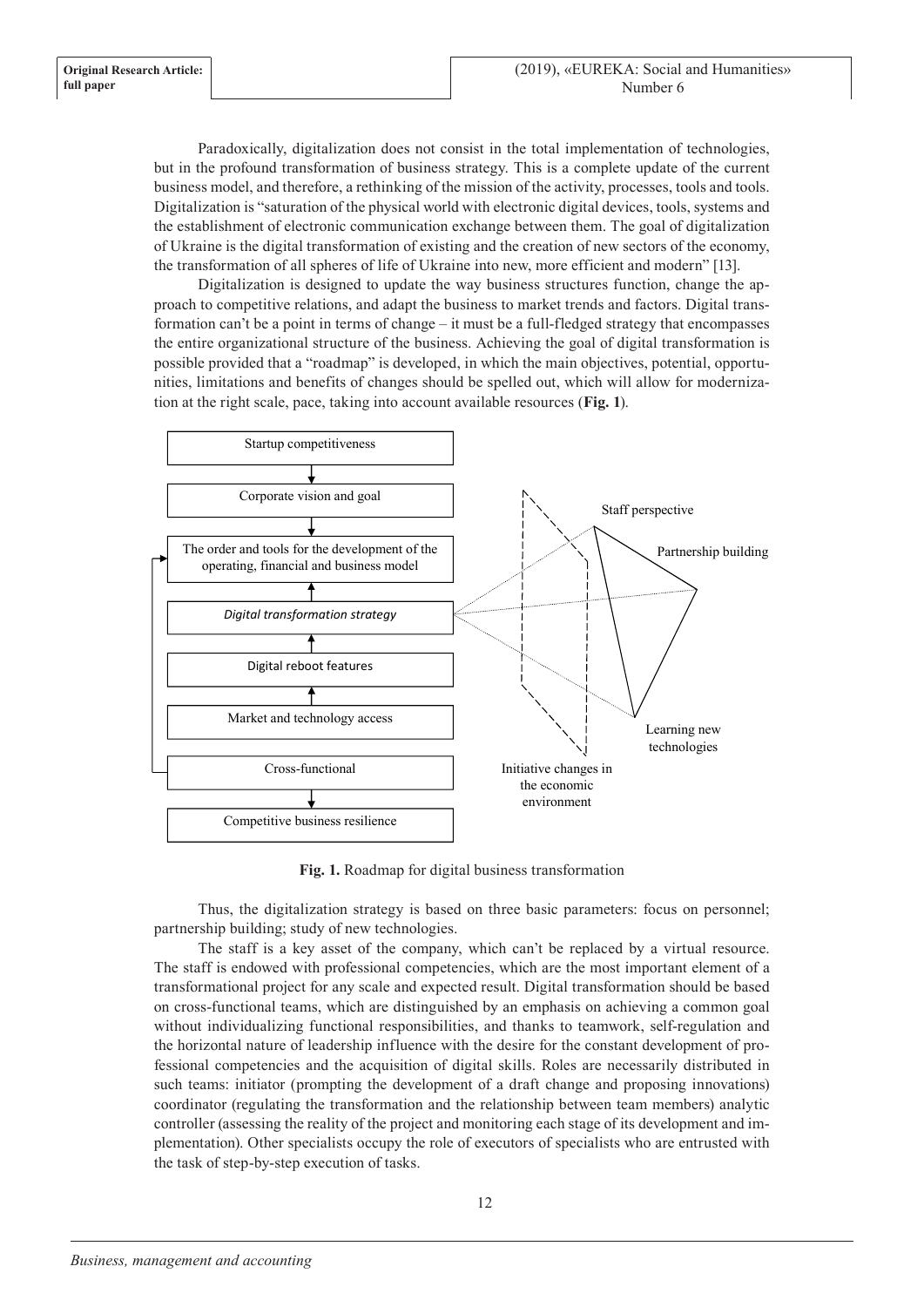A cross-functional team should develop a digital startup, evaluate its strengths and weaknesses and conclude that there are sufficient resources for its implementation. When developing a new strategy, it is necessary to establish a culture of continuous study of technologies, which makes it possible to combine digital tools and solutions with the services of the enterprise, and therefore, allows to quickly adapt to the trends and requirements of the external economic environment.

The digital environment is a complete ecosystem with various levels of connectivity and partnership. Partnership promotion is one of the tools to generate business value, as it allows to borrow the best experience and form a developed business model. The company abandons the stereotypes of individualizing the business and continuously learns, focusing on the experience of market leaders, considering their organizational models from the perspective of digital business reloading opportunities, taking into account risks and limitations.

A distinctive feature of the digitalization roadmap is the rejection of a step-by-step evaluation of business sectors in favor of real changes without undue analysis. This approach is more effective, because the constant study of the aspects of the business allows to get a detailed picture of it, however, such information quickly becomes outdated, and therefore does not have a positive impact on changes. The roadmap allows to work out real mechanisms and tools of change with the proposal of an effective model, it is innovative in nature and is based on the key resources of the enterprise – staff, assets and technologies. In this case, the key competencies of the enterprise acquire a digital character and provide for the formation of a new personnel strategy and culture that corresponds to the technological basis of modernization.

## **3. 2. The main trends of digital strategy of the organization**

The field of Digital technologies in human resource management today is at the stage of origin, formation, formation, which does not allow an objective and in-depth analysis of their scientific definition. But, realizing the further expansion of the terminological apparatus according to the HR-Digital concept, it can be argued that it is based on an approach based on the principles of the integrity of the management model, dimension, data integration, real-time analysis and technological flexibility in the field of human resource management [5, 6, 11]. The goal of the HR-Digital concept, in our opinion, is to unite all areas of human resources management in combination with the capabilities of digital technologies for transparency, the sequence of building and measuring human capital management processes, similar to managing any other assets of an organization.

Studies of the opinions of scientists, economists, and experts at various levels made it possible to summarize the main trends in the field of human resource management, which must be taken into account when forming the organization's digital strategy, among which are the following (**Fig. 2**).



**Fig. 2.** The main trends in the formation of the digital strategy of the organization

1. Adapting a business strategy to the conditions of rapid changes in Digital globalization. J. Sullivan [14] connects the success of companies and their high market capitalization (Apple, Disney, Google, Amazon, Nike, etc.) with the PISA model, which includes ensuring performance in 4 directions: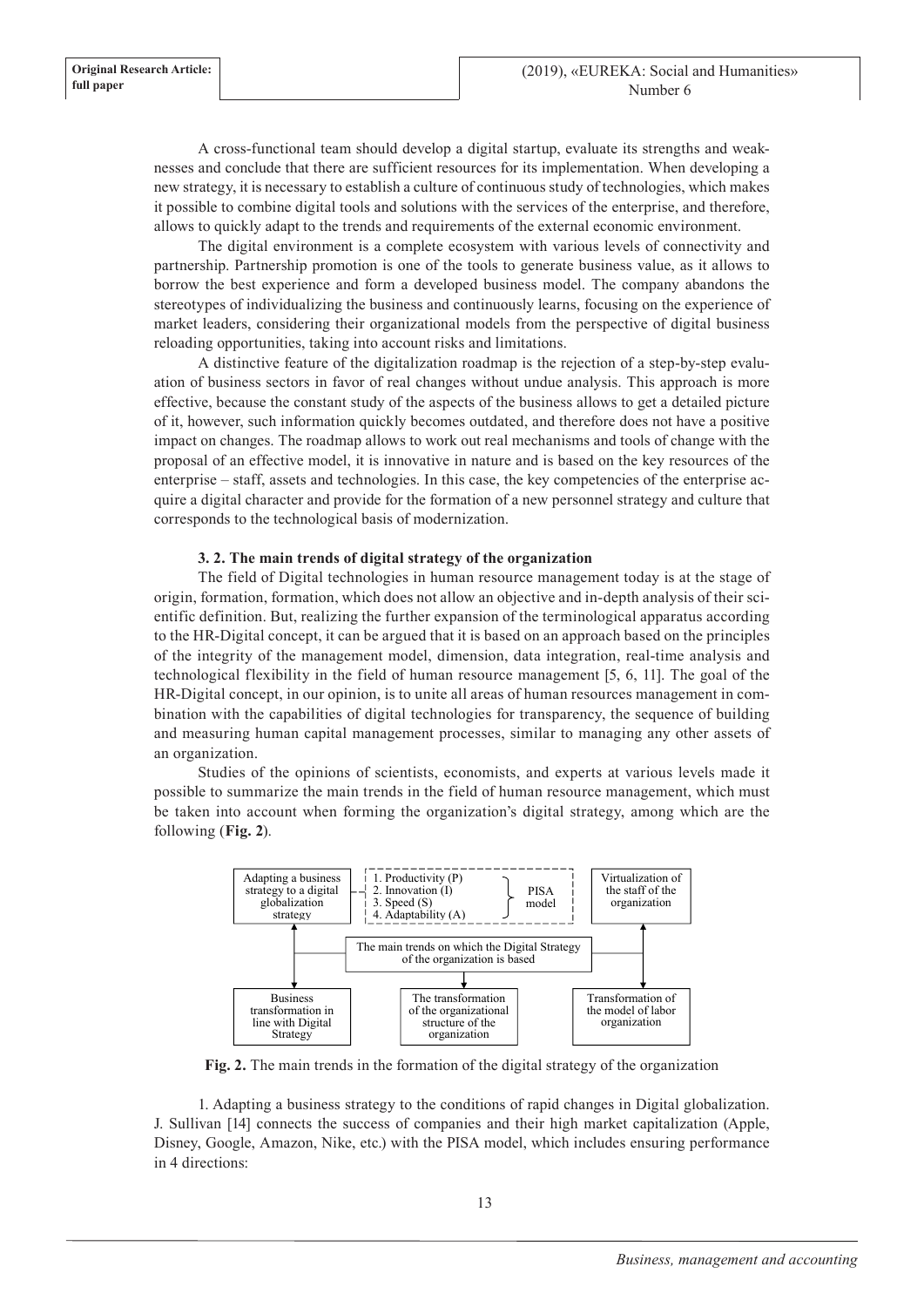– Productivity – HR must measure and continuously increase labor productivity (i. e., income per employee);

– Innovation – HR should drive innovation, as it significantly increases economic value than productivity;

– Speed – the first who transforms, receives more profit and income, respectively, more stimulates its employees. To be fast, a company must learn fast;

– Adaptability – in an unstable world, constant transformation and adaptation, fast scale are essential.

2. Business requires equal rights and responsibility from HR departments for achieving financial and economic indicators, that is, HR is transformed into a real business partner and HR is integrated into the company's business processes.

3. The worldview of generation Y, which by 2020 will overtake generation X in the amount of 40 % of the total workforce of developed countries, forms the concept of freedom – achieving the ideal balance between professional and personal life, which requires new models of work organization and human resource management.

4. Labor management will undergo fundamental transformations, changing, among other things, the stereotypes of traditional organizational structures: in parallel with the HR department, there is a personnel development unit (tasks for managing talents, knowledge and interests) and a Digital department headed by the corresponding director. The strengthening of the team of HR managers occurs through the involvement of economists, analysts and IT specialists to develop their professional competencies in the field of human resources management.

5. Active development and implementation of corporate mobile applications for working with staff in all areas – from recruiting to investment management.

#### **3. 3. Development of a structural model of digital enterprise development**

Digitalization trends affect the business model of the enterprise with the possibility of forming a universal development strategy that meets the realities of the time and does not run counter to the physical basis of the economy, which is also an integral element of entrepreneurial relations (**Fig. 3**).



**Fig. 3.** The structural model of the digital development of the business model of the organization

In the model shown in **Fig. 3**, the implementation of the digital context by the traditional template of the organization's business model, in particular, the goals of developing new solutions, the temporary context of the activity, the basis for change and the subject of the leading influence are taken into account.

Each decision, a new goal affecting the business model, should be consistent with pre-selected decision templates as an alternative to the strategy. The business model should be adjusted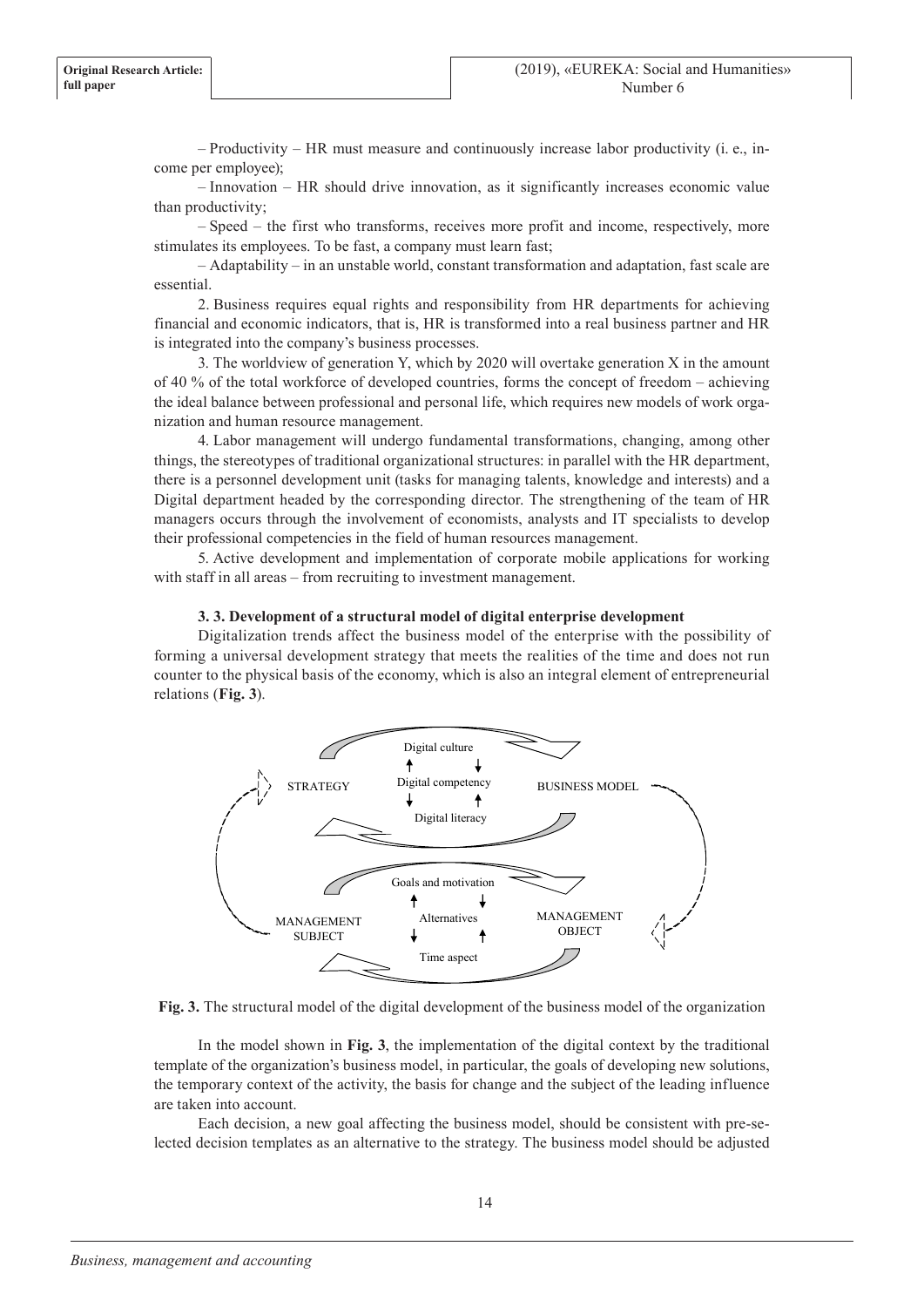as amended for the possible positive or negative impact of the new solution, thereby reducing the risk of an uncertainty situation.

The digital architectonics of changing the business model must be consistent with the time context of the enterprise and its readiness for transformation. According to the main feature, timeliness becomes, which is ensured by the necessary amount of information about the state and prospects of the business without minimizing possible risks. Digitalization should not occur spontaneously, but calculated with a clear understanding of the consequences of changes and a new development project. Otherwise, digital transformations will have the opposite effect – imitative development, which leads to the formation of a risky model of enterprise development.

Global technological trends and digitalization of the economy, in particular, contribute to the fact that the development and implementation of innovative technologies is becoming one of the key factors in increasing the competitiveness of organizations throughout the world and in Ukraine.

Therefore, the digital transformation strategy is a new prototype of reconstruction, namely a flexible modular set of tools and models that can be adapted to the needs of each organization in accordance with the expectations of continuous development and effective implementation of activities. Such a strategy is based on philosophy, which provides for feedback at the very beginning of work, when the product is still far from perfect, since this is what gives the best result.

That is, the chaotic nature of the world and the large-scale penetration of the Internet into all areas of life, including how to respond to changing consumer needs, stimulate business transformation – the transition from a traditional "product" technology company, the search for new management models that are based on the formation of a Digital Strategy.

According to the author, Digital strategy is not only a powerful disruptive force that allows to change the traditional organizational structure of the organization, but also the special cultural environment of continuous innovations and their constant adaptation to all new trends and market mechanisms in the digital economy, defines goals and directions enterprise IT movements. Using a digital strategy is an integral part of an organization's overall business strategy, develops key factors for its success and contributes to increasing the effectiveness of the management system, creating new competitive advantages and innovative business development.

Digital strategy is a formalized system of principles on the basis of which all components of the organization's information system are developed. The strategy provides an integrated approach to computerization of all enterprise management circuits and avoids the typical disadvantages of "private automation".

Let's consider the main components of the organization's Digital strategy in the digital economy and the mechanisms for its implementation:

1. Implementation of a personnel planning program. A human resources planning system should be introduced, fully harmonized with the digital transformation strategy. Firstly, it is necessary to conduct a survey and obtain data on the real correspondence of professional skills of the staff to the digital transformation program. After this, it is necessary to determine the list of posts that provide a digital transformation strategy. According to the selected group of digital innovators, it is necessary to determine the grid of professional competencies. The next stage is training either in-house (by using the experience of the staff in accordance with the assessment of information from the questionnaires), or through improving competencies in specialized courses. It is also important to introduce a model of best practice, constantly demonstrating the achievements of digital workers to motivate the entire team of employees. Incentive tools should be introduced, above all, of an intangible nature, and will become a stimulating factor for realizing professional potential.

2. Creating a collaborative environment. For its organization, it is necessary to allocate a separate room – it is enough to organize staff cooperation due to the use of digital technologies. It is necessary to take care of the association of workers not only in professional, but also in behavioral models. In advance, it is necessary to consider the mechanism for posting creative ideas with open access and the ability to evaluate and comment. Thus, collective interaction allows to bring to a new level the solution of tasks and ensure an effective communication climate. Employees should be interested in professional communication, which will become an alternative to social networks, which mostly spend free time.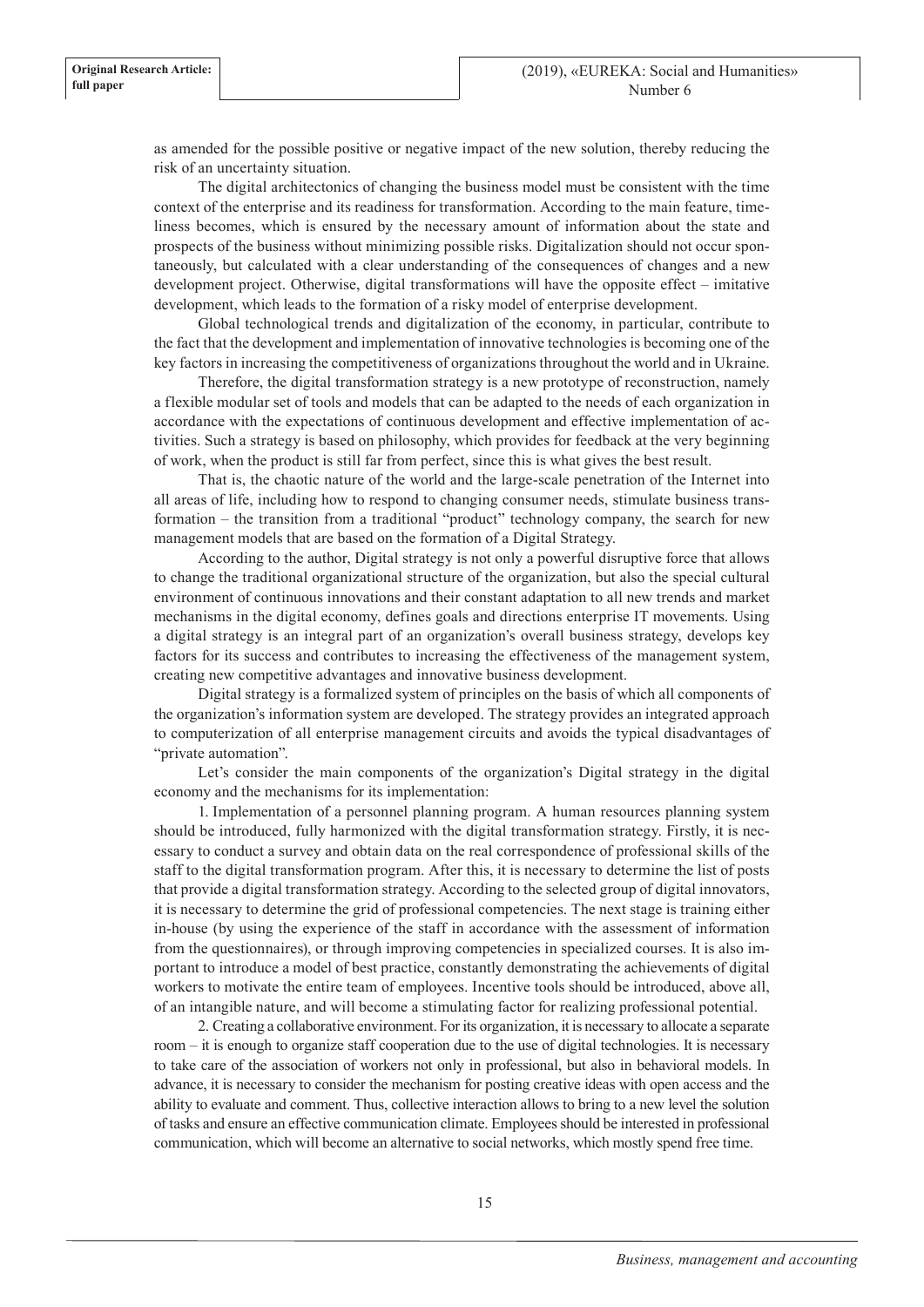3. Demonstration of progress. This stage fits into the logic of the behavioral model of implementing digital transformations, since any system functions as a set of elements, and therefore, it is necessary to note the contribution of each employee to achieving the goal. On a project-wide scale, this allows to control each individual link and identify bottlenecks in advance that need improvement.

In digital – strategies should be defined: the philosophy of its development in the organization; place of IT departments in the enterprise structure; IT requirements in terms of business strategy; basic principles and directions of IT development; main directions for improving IT management processes; integrated characteristics of IT; budget and list of projects required to implement the IT strategy; quality assessments and performance targets of the IT system, as well as possible risks and alternative options for its development.

Digital strategy directly follows from the company's strategy (the principle of cascading from top to bottom) and answers the questions: how, from the IT point of view, the organization should work (business strategy: what to do in order to achieve its goals), corresponds to solving the problems facing the organization. As a rule, the main objectives of the Digital strategy are: reducing the operating costs of the enterprise and, in our opinion, the most important thing is to turn the IT service into a business engine.

The need to develop a Digital strategy is explained by: a significant dependence of the business on information technology (IT); desire to possess information, i.e. information leadership in the target market; a systematic approach to the implementation of the organization's joint strategic goals; user dissatisfaction with the current state of their information support; the emergence of new technologies that can increase the efficiency of the organization's core business; the IT budget is taking on dimensions that are noticeable by management; the status of the head of the IT service rises to the level of senior management.

## **3. 4. Practical Digital strategy development algorithm**

A well-built Digital strategy must meet the following requirements: scale, that is, the system must take into account the growing needs of the organization; flexibility, that is, the system should be easily tuned to changes in internal business processes and the external environment; be standardized, that is, the various components of the system must be compatible and meet the requirements of information security; economic efficiency, that is, the use of a solution must be economically justified; independence, that is, the customer should not become dependent on the decisions of suppliers, while there should be no need to maintain their own staff of programmers.

The development of the Digital strategy begins with the preparatory phase, which provides for the study, analysis and systematization of the main and auxiliary business processes of the company, as well as the analysis and improvement of information management principles of the organization.

After this, the stages of development of Digital strategy are formed:

1. An audit of existing information systems in the organization, the purpose of which is determination whether Digital strategy complies with the functional tasks of the business at different levels of management. That is, how much the organization's IS provides information to users, what is the structure of information flows, how the organization of data storage and access to them is carried out. Among the motives for changing or creating a new IS, organization managers may need to increase the reliability and accessibility of information, improve the quality of decisions made, ensure customer relationship management, manage the product life cycle or manage the supply chain to achieve operational excellence (for example, using supply sources on a global scale, the production of products and services for customers that match their individual preferences, etc.).

2. Modeling and analysis of the main and auxiliary processes. First of all, it is necessary to decide how the Digital strategy will influence the decision on the organization's business and support the decision-making process. Secondly, it is important to identify who will be the end users of IS. The appearance of one or another IS in an organization almost always entails a redistribution of key functions at the corporate governance level, since there is a transformation of business functions, business processes, and therefore the roles of personnel and departments. To carry out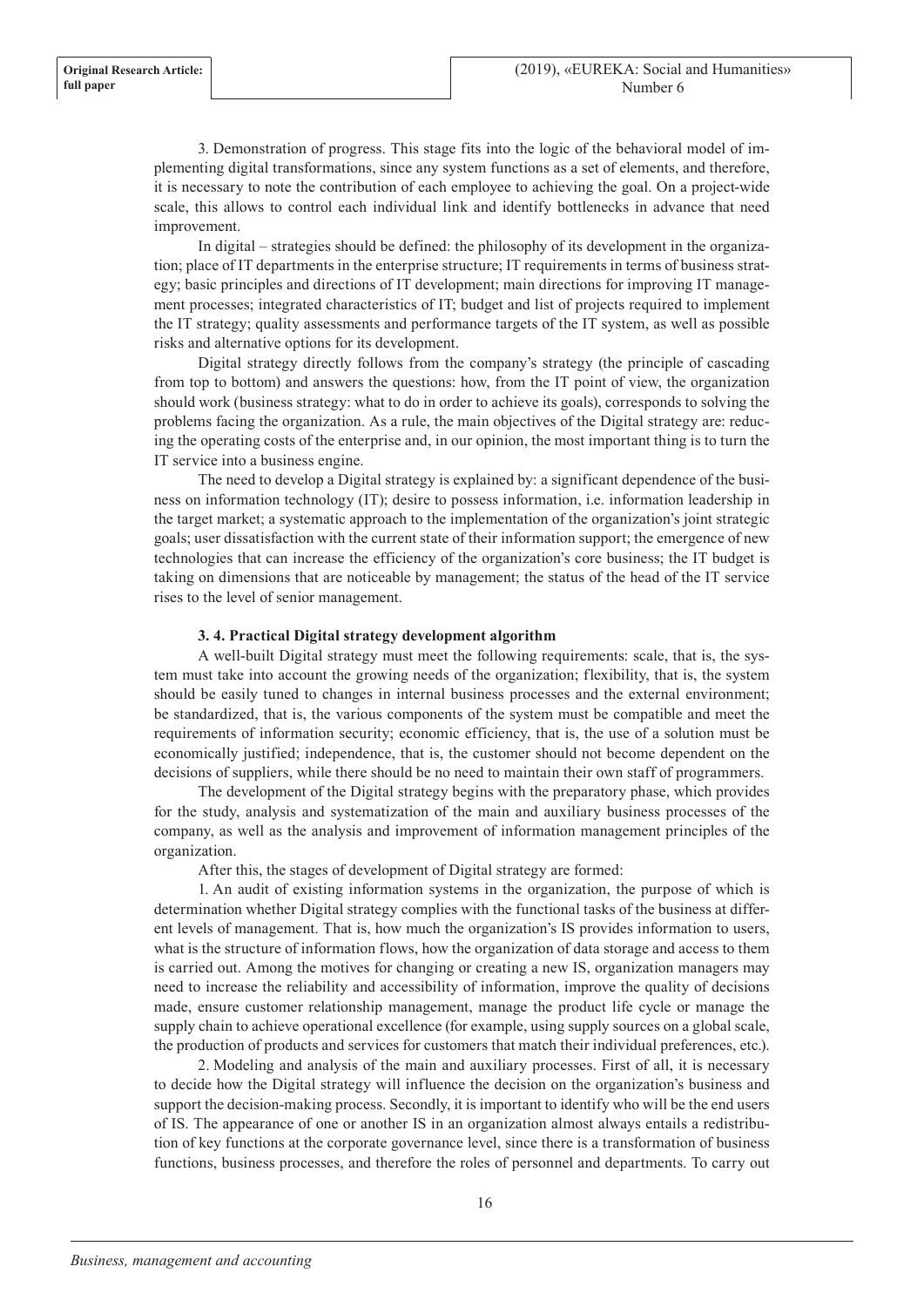business functions and business processes, IS provides appropriate functional applications to end users and provides information exchange between them, creates the possibility of (collective) group work, work in projects, and the like. As a rule, this is supported on the basis of multichannel communications and platform integrity of the organization's portal. It serves as a single point of access to heterogeneous information, applications and services.

3. Setting goals and objectives for the development of information technology in accordance with the goals and objectives of the business. Technology can also be called the combination of a number of separate technologies for the transformation of information, each of which has its own dynamics of development. The volume of computerization, the type and nature of the use of hardware depends on the nature of a particular technology and the objectives of its implementation. The goal of any information technology is obtaining useful and high-quality information for the effective management of the organization. At the same time, there are restrictions on the cost of data processing, the complexity of the processes of using the information resource, the reliability and efficiency of the information processing process, and the quality of the information received. The information system can use many different information technologies for which this system acts as an implementation environment.

4. Development of a system project and a feasibility study of individual company informatization projects based on identified efficiency factors. The quality management system of projects implemented as part of the organization's project portfolio management should be interconnected with the general corporate management system. So, this consistency is manifested primarily in the fact that the organization is located at one of the levels of the external environment of the project, representing its immediate environment. Project quality management tools are divided according to management processes – planning, maintenance and quality control. The choice of tools depends on the specifics of the industry and the organization. The feasibility study tools for the project quality can be identified on the basis of efficiency factors:

– comparative analysis of costs and benefits: using this method, the potential benefits of quality requirements will be evaluated in the form of increased productivity, reduced errors, defects, non-compliance, reduced number of improvements with the cost of their implementation;

– cost of quality: this method allows to calculate the total cost of activities during the project aimed at improving quality. Costs due to defects are often divided into internal (identification within the project) and external (identification by the customer). So, the cost of compliance includes the cost of evaluation – various testing, inspection; cost of prevention – training, equipment, documentation of processes. In addition, the cost of the discrepancy is described in terms of internal costs, for example, the need for refinement and external – obligations, loss of profit and the like.

## **4. Conclusions**

Thus, in modern conditions, a business develops under the influence of digital transformations and depends on the adaptation level to new conditions of economic relations, a whole line of business arises – a cluster of companies offering products and services in the field of digital technologies, including in the field of human resource management. The business is undergoing major changes, leading to the revision and improvement of its management models, which are the basis of competitiveness.

The digital business transformation strategy, which is based on Digital technologies, increases the efficiency of management decisions, automated recruiting, transition to virtual workplaces, individualization – creating an environment for each employee to fulfill and develop, manage HiPo and involvement, HR-analytics and performance management. However, which priorities are not used in approaches and technologies, it is the human potential of the company that is key – people who are able to generate and manage them. Intellectualization fundamentally changes the work of HR departments: from functional executives to strategic business partners.

The author identifies the main trends in the field of human resources management, which must be taken into account when forming the organization's digital strategy; a roadmap of digital business transformation has been developed, which presents real mechanisms and tools for improving the enterprise model based on its personnel, assets and technologies.